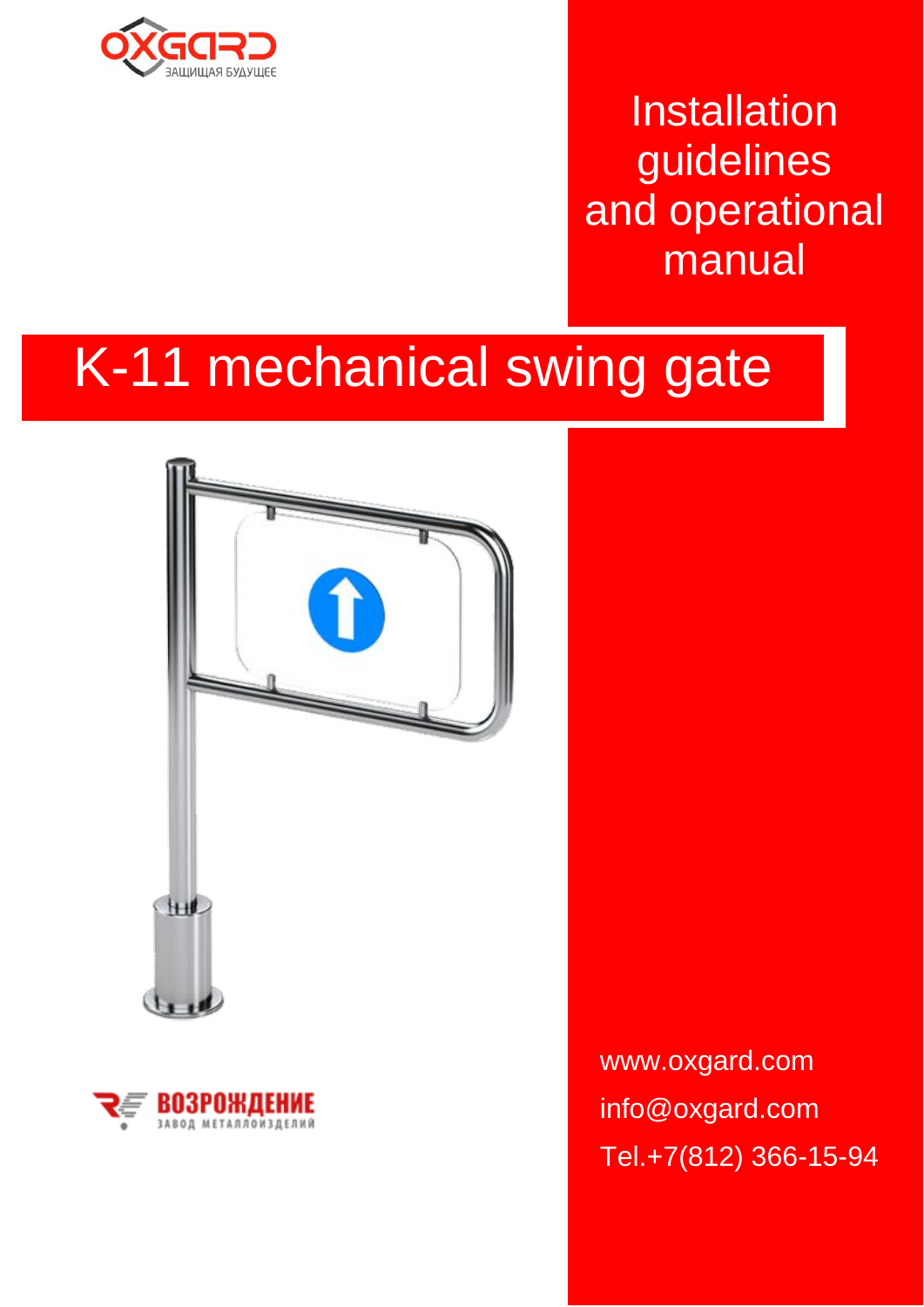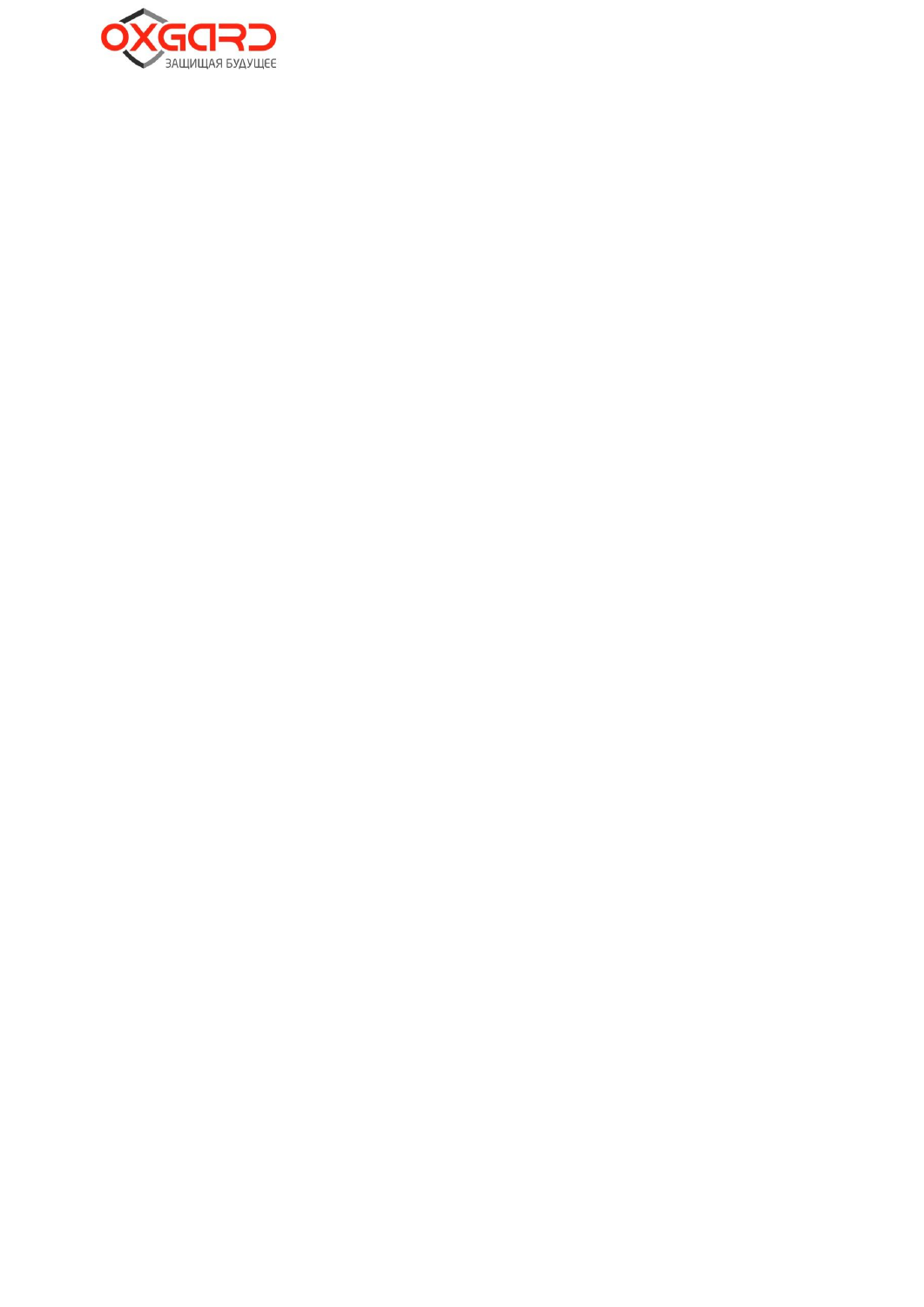

# **Contents**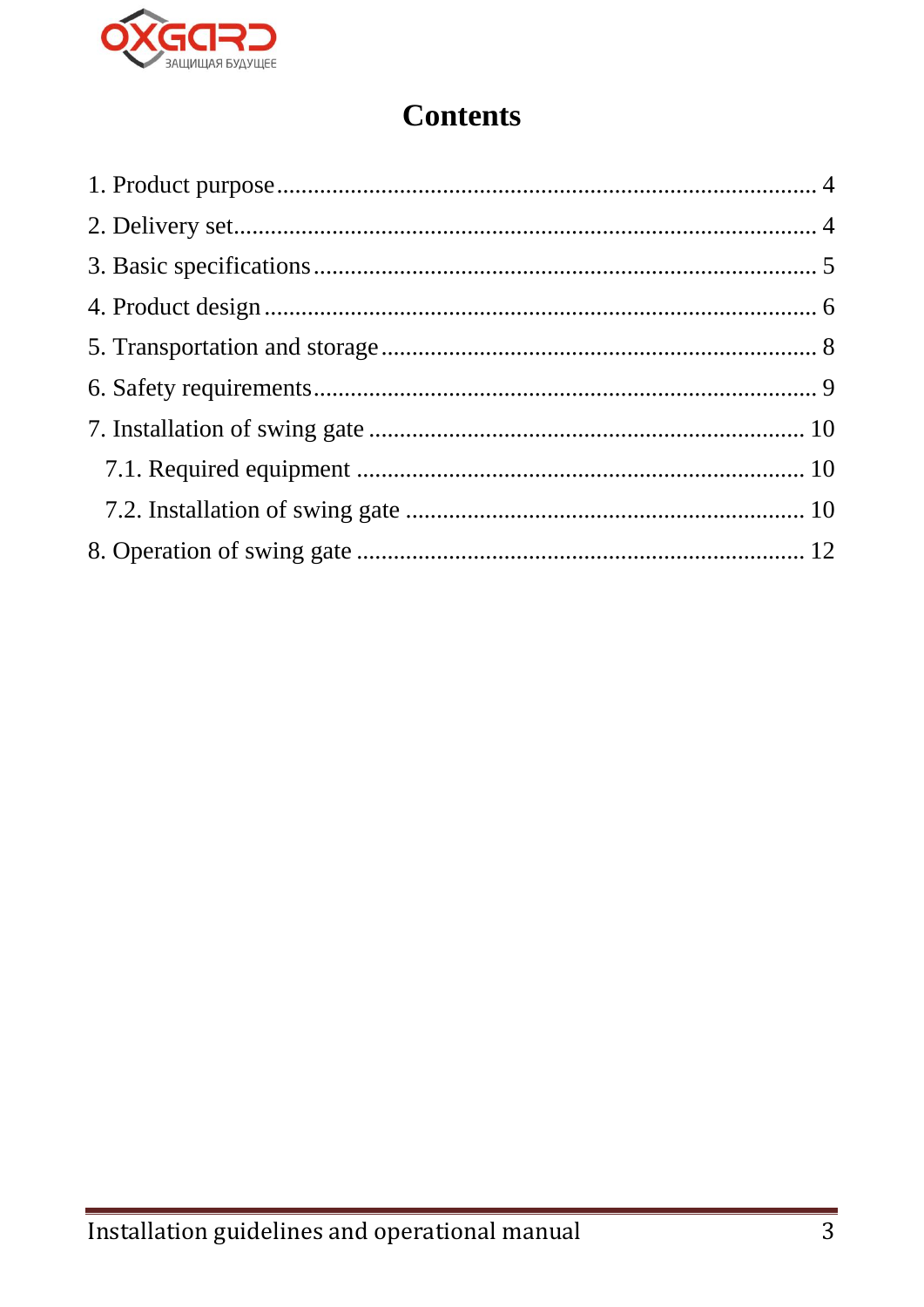

# <span id="page-3-0"></span>**1. Product purpose**

Mechanical self-closing one-way swing gate is used as a barrier and designed to provide passage in the specified direction.

# <span id="page-3-1"></span>**2. Delivery set**

#### *Table 2. Delivery set*

| <b>Item</b>                              | Qty, pcs. |
|------------------------------------------|-----------|
| K-11 self-closing one-way swing gate     |           |
| Installation guidelines and manual       |           |
| Datasheet                                |           |
| SORMAT PFGES10 (M10/60) anchor *         |           |
| $\vert$ M10x50 DIN7991 hexagon screw $*$ |           |

\*- optional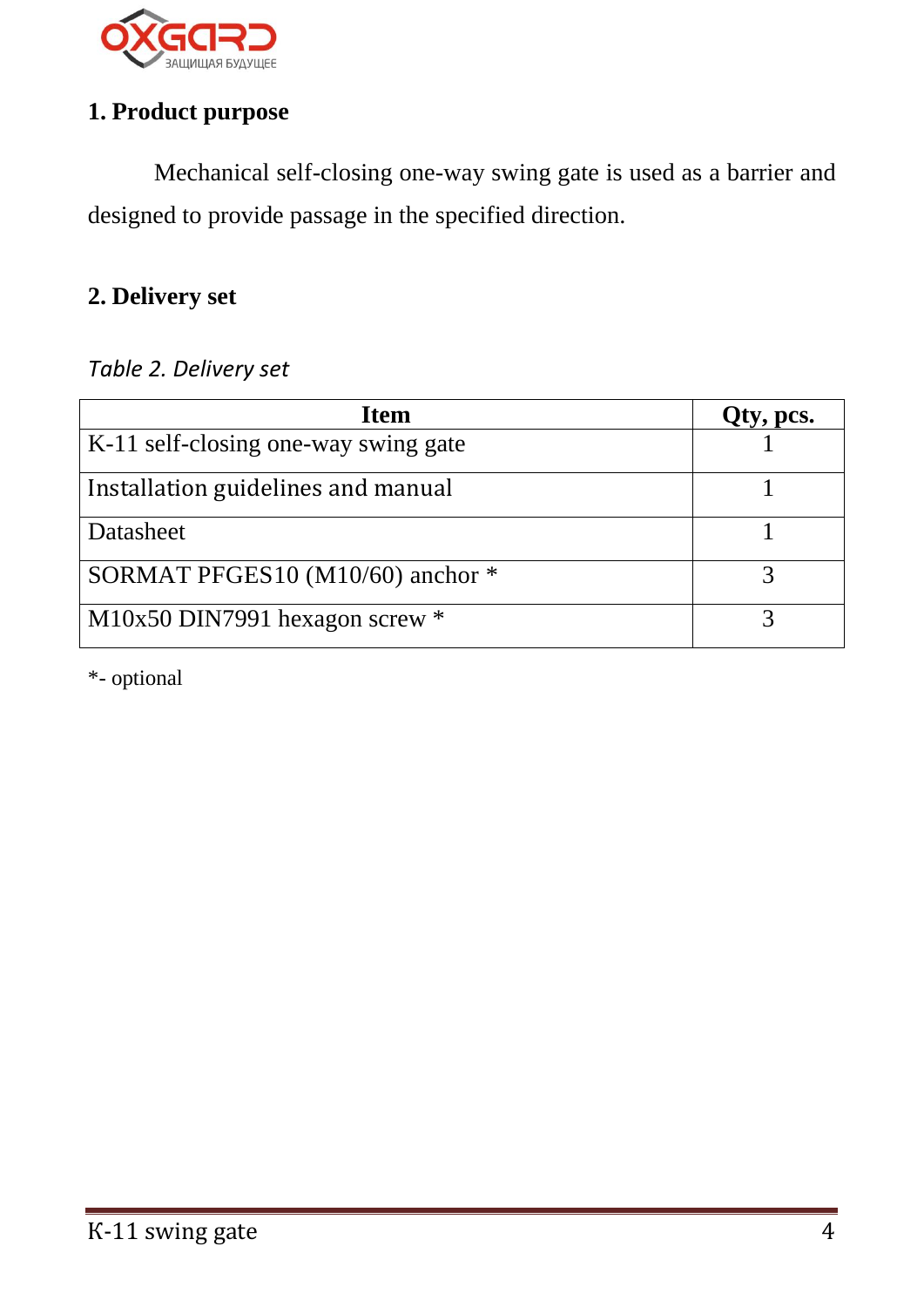

#### <span id="page-4-0"></span>**3. Basic specifications**

# *Table 1. Basic specifications*

| <b>Specification</b>                              | <b>Value</b>   |  |
|---------------------------------------------------|----------------|--|
| Dimensions (WxHxL), mm depending on passage width |                |  |
| 600                                               | 724x145x1000   |  |
| 800                                               | 924x145x1000   |  |
| 1000                                              | 1124x145x1000  |  |
| 1200                                              | 1324x145x1000  |  |
| Weight, kg *                                      | from $11,0$ to |  |
|                                                   | 13,0           |  |
| Temperature range, $°C$ :                         |                |  |
| operation                                         | $+1+40$        |  |
| transportation and storage                        | $+1+40$        |  |
| Atmosphere relative humidity, no more than %      | 80             |  |
| Lifetime, years                                   | 8              |  |

\* - depends on arm length

*The manufacturer reserves the right to change the packaging, specifications and appearance without notice*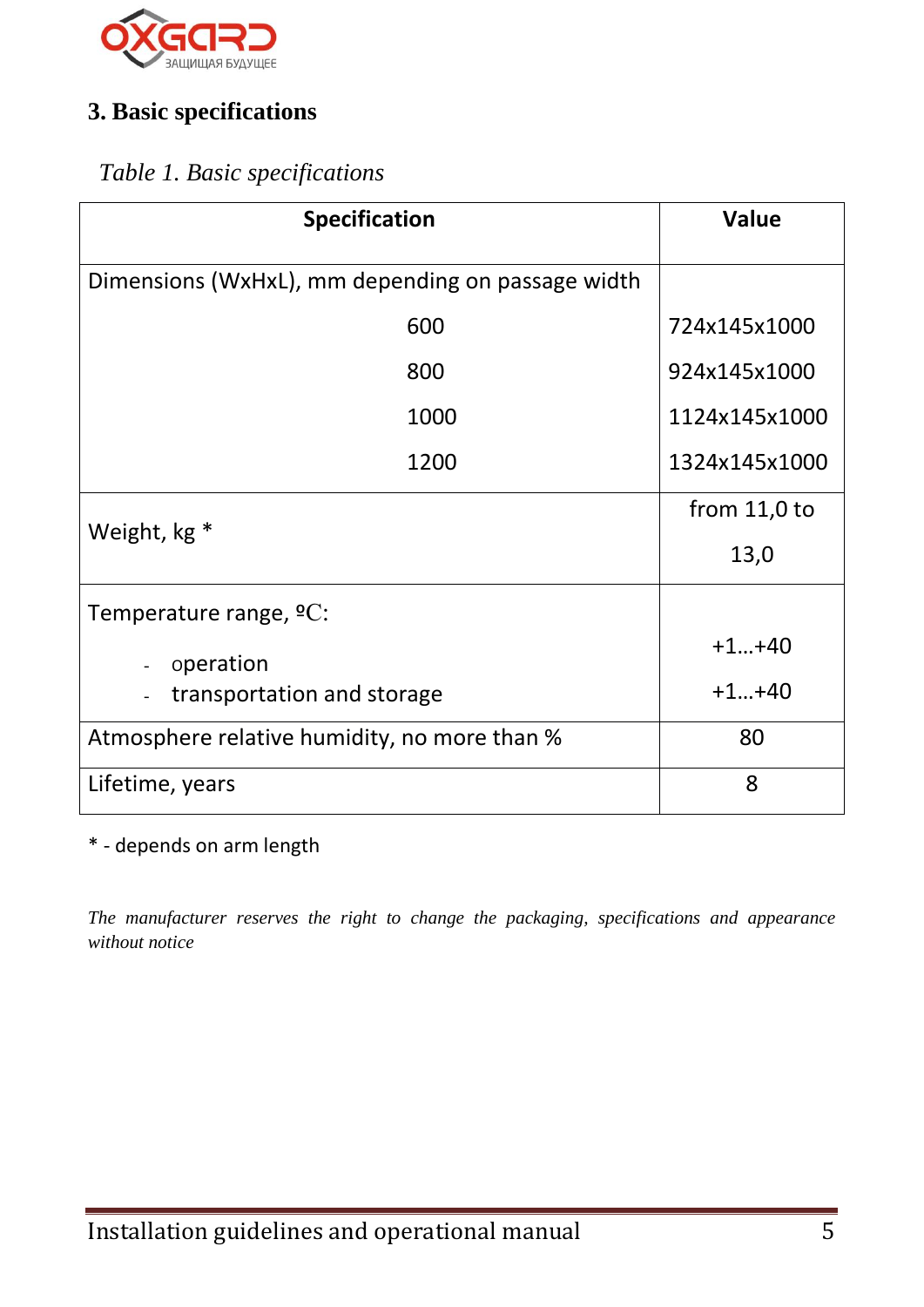

#### <span id="page-5-0"></span>**4. Product design**

All components of the gate (Fig. 1) are made of brushed stainless steel. The arm is attached to the stand with the use of mounting screws. Stand rotates in relation to the stationary base mounted to the floor. Floor fixation is concealed by base cover.



*Fig 1. General view*

It is possible to install arms of different lengths to form the passage of 600, 800, 1000 and 1200 mm width. Fig. 2 shows the dimensions of the gate with 600 mm passage width.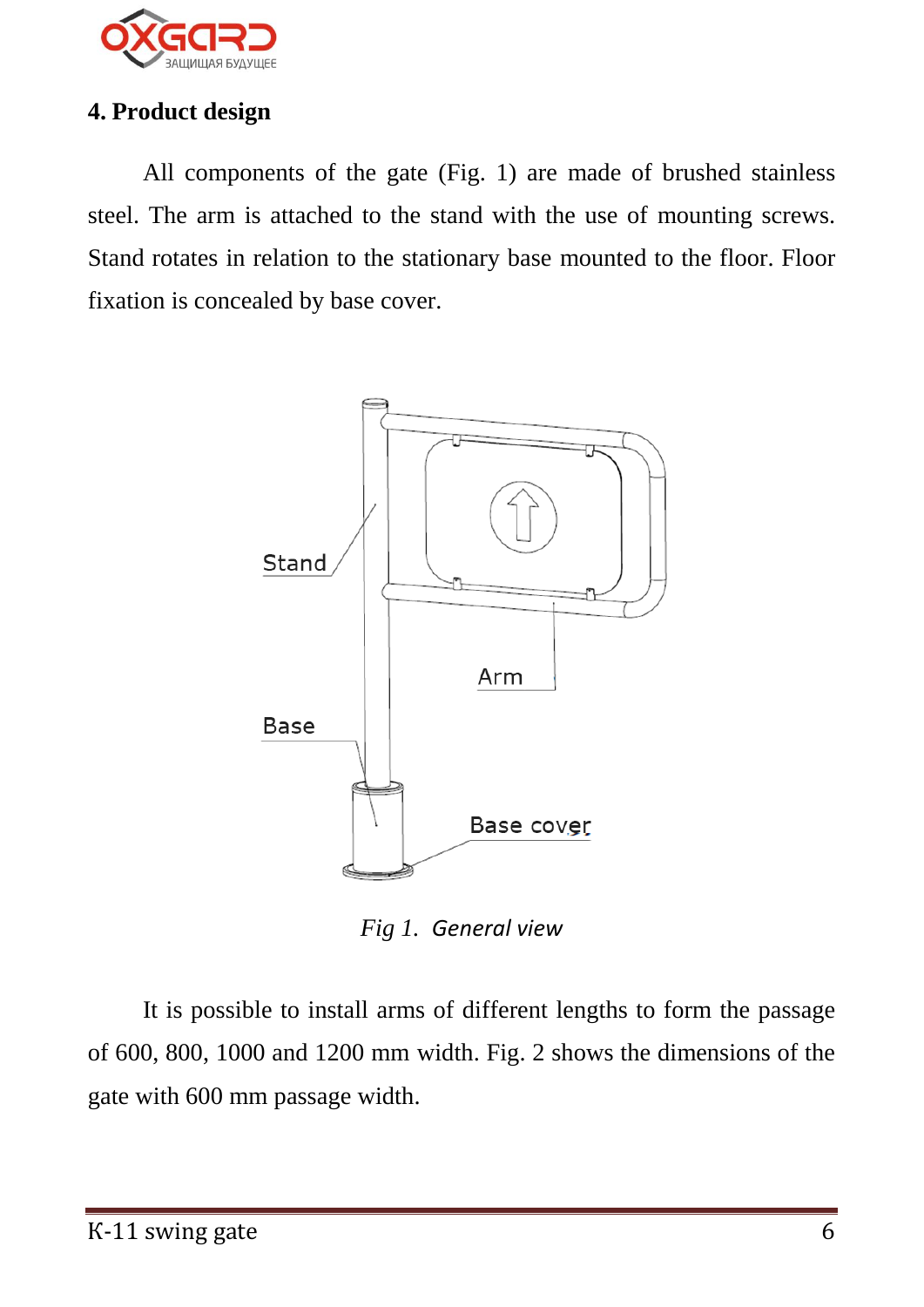



*Fig. 2 Dimensions of gate*

When the passage is performed the gate is closed by a spring. The direction of movement is indicated by the arrow.

The gate can be executed in 2 variants: right direction and left direction. Fig. 3 shows the direction in which the gate opens.



*Fig. 3 Variants of the gate*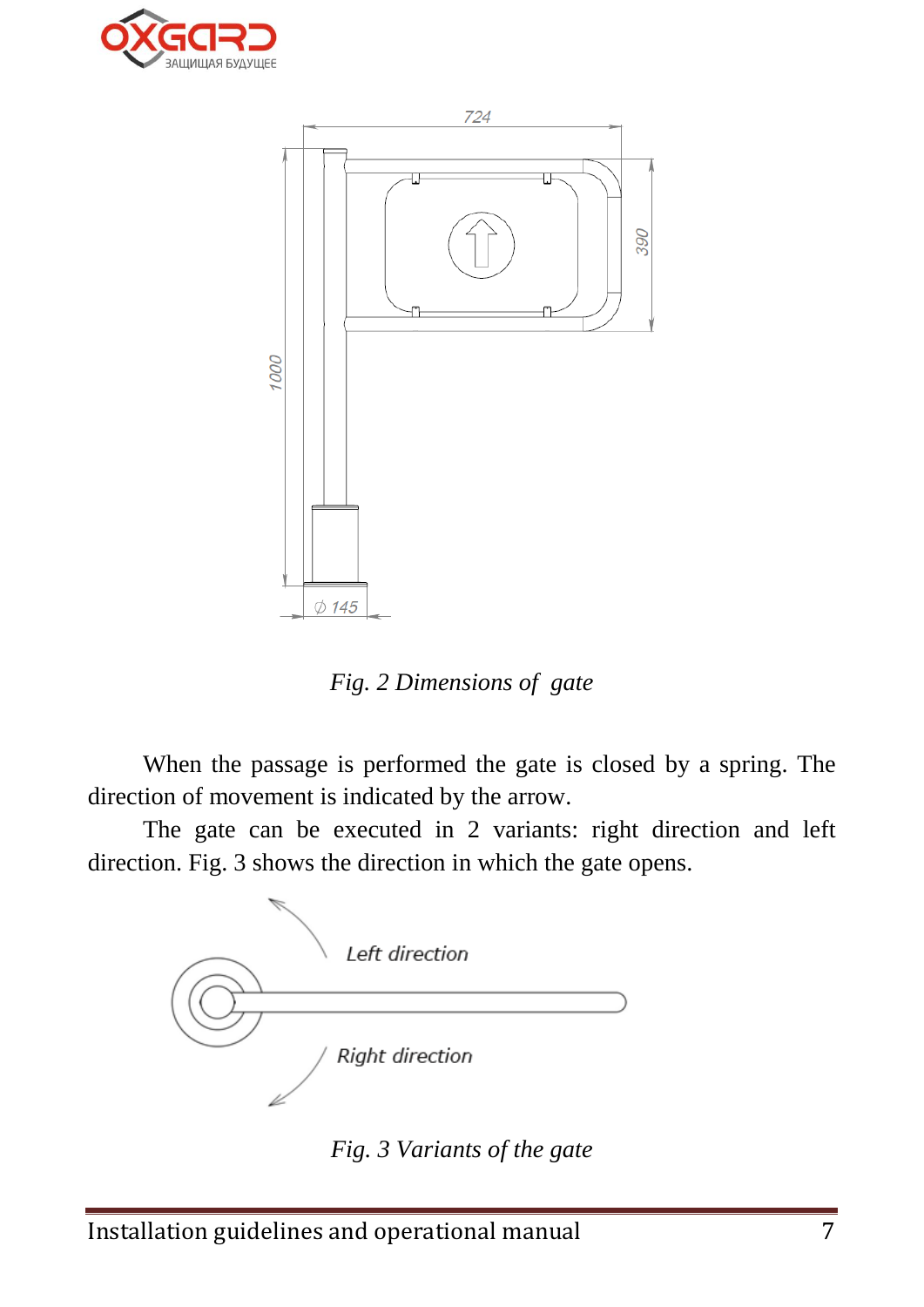

#### <span id="page-7-0"></span>**5. Transportation and storage**

Gate in its original packaging can be transported by air, covered by road and rail with protection from direct exposure to rain and dust without limitation range. Allow to stack boxes in 4 rows during transportation and storage if Euro pallets are used. Keep the gate in dry (no moisture condensation) heated places at temperatures within  $+1$  to  $+$  40 °C temperature range. Avoid vapors of acids, alkalis, and corrosive gases at the storage place. Storage of turnstile in the original package in a dry unheated premises or closed transport containers is permitted for short periods, no more than 3 days.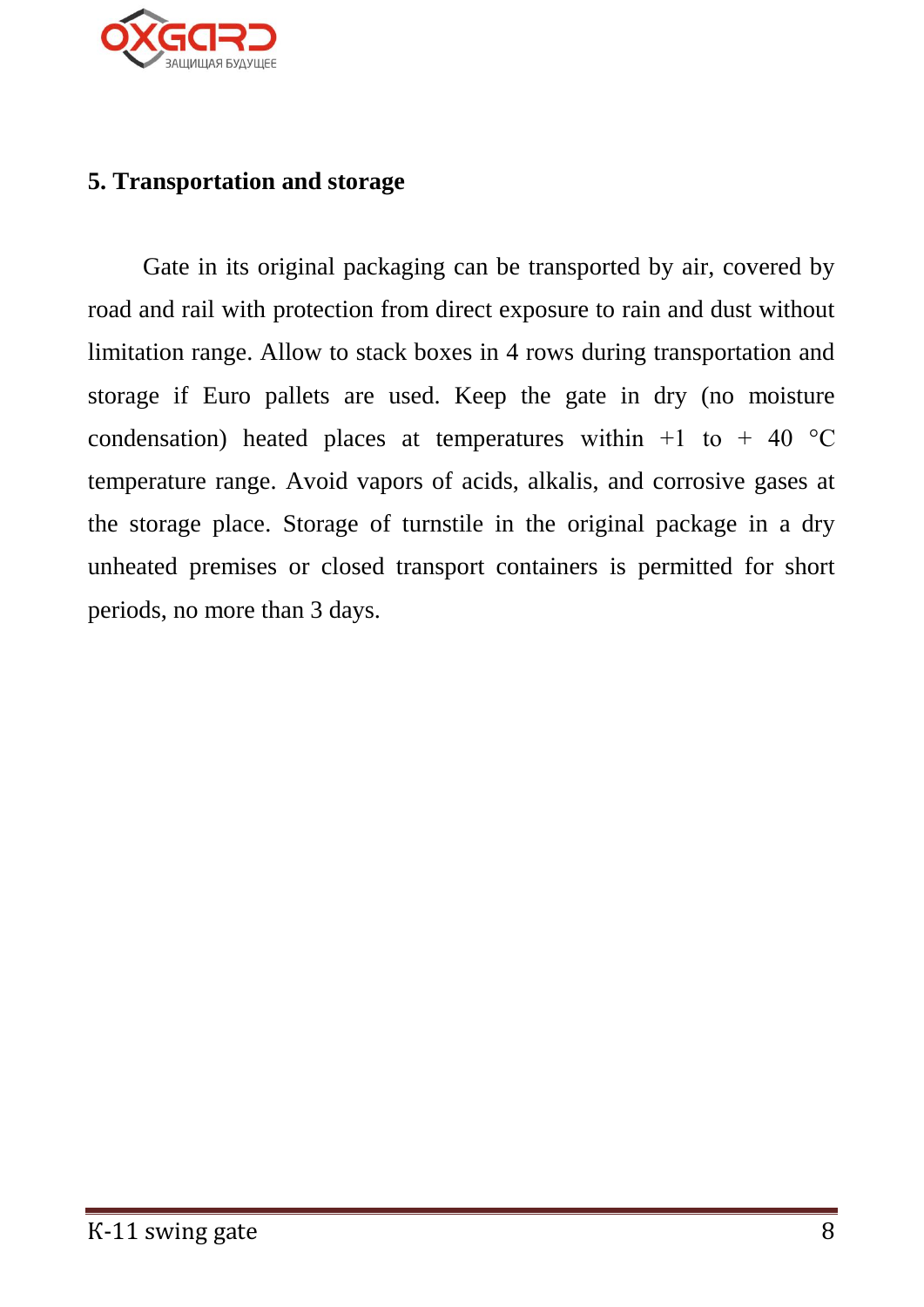

#### <span id="page-8-0"></span>**6. Safety requirements**

CAUTION! Failure to comply with the safety requirements specified in this section may result in damage to human life and health, total or partial loss of workability of products and (or) auxiliary equipment.

CAUTION! The producer disclaims any liability for damage to human life and health, total or partial loss of workability of products and (or) auxiliary equipment for non-compliance of the safety requirements specified in this section, as well as terminate the product warranty.

# **IT IS NOT ALLOWED TO:**

- Set the gate other than in dry and heated places;
- Apply chemically aggressive cleaning detergents (as pastes and liquids) to the materials of the housing.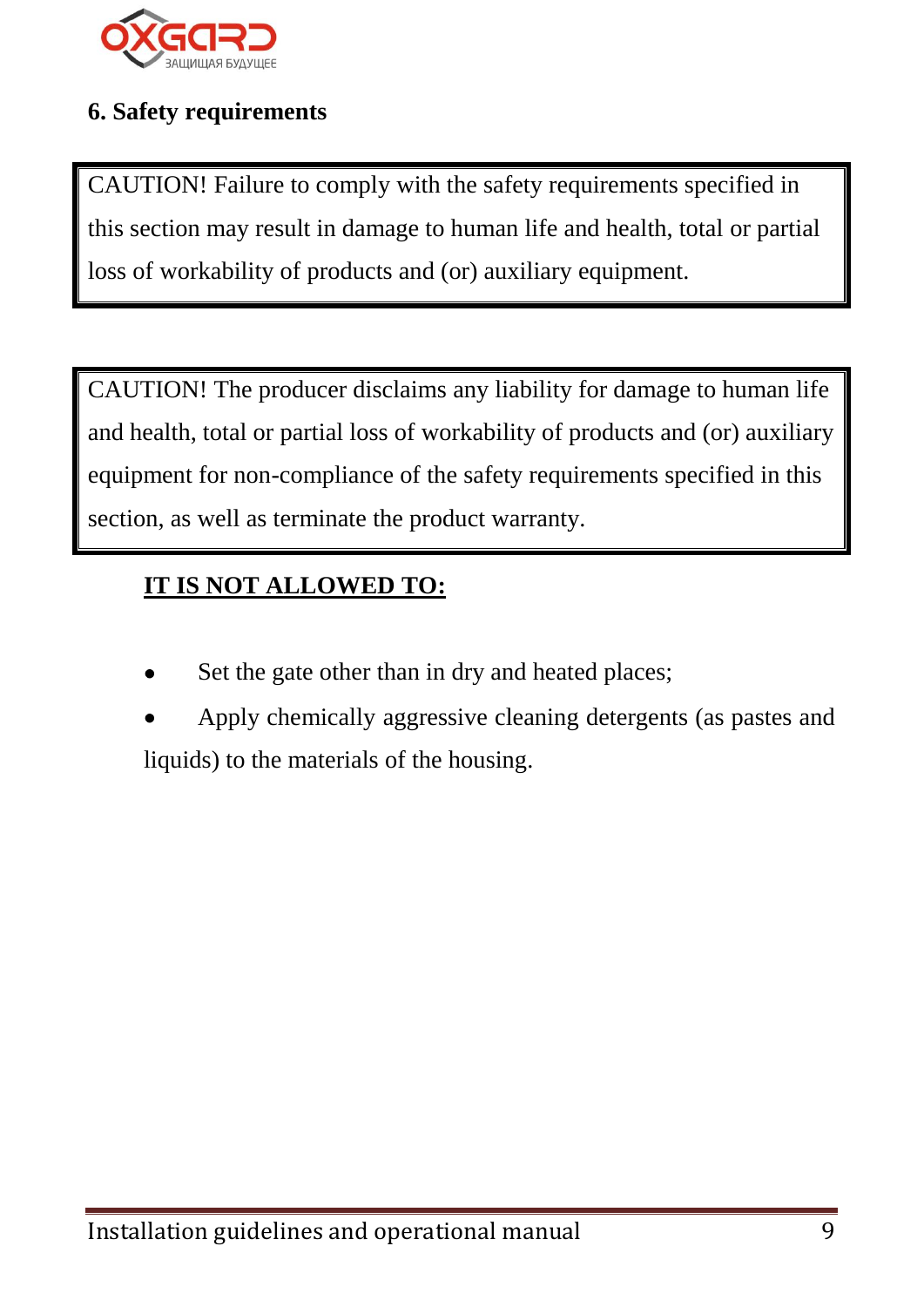

# <span id="page-9-0"></span>**7. Installation of swing gate**

CAUTION: The gate should be installed securely to avoid swinging and (or) overthrow during operation. In case of installation on the low strength floors - take action to strengthen the floor at the installation site.

Before checking operability of the gate carefully read this section of the Guidelines.

# <span id="page-9-1"></span>**7.1. Required equipment**

Tools used for gate mounting:

- electric perforator
- 16mm diameter carbide drill for drilling holes in the floor for anchors (recommended anchor - SORMATPFGES10 (M10/60))
- S6 hexagon wrench
- crosshead screwdriver
- plumb line or level;
- steel liner to align the gate

#### <span id="page-9-2"></span>**7.2. Installation of swing gate**

CAUTION! We recommend you to mark the mounting holes corresponding to flange holes when the arm is already installed.

7.2.1. Prepare a horizontal surface at the installation site of gate.

7.2.2. Open the box, unpack the product and check for completeness.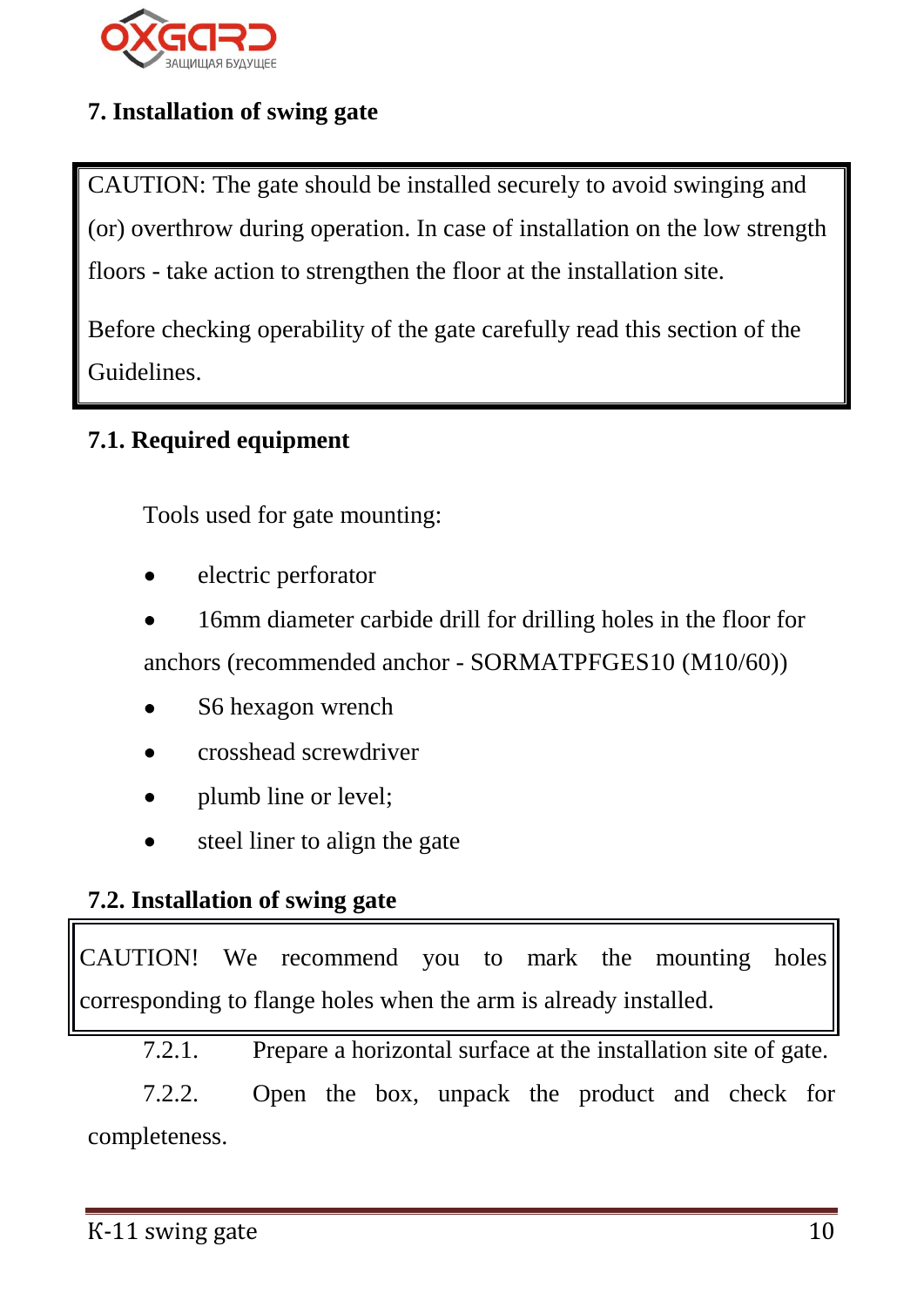

7.2.3. Install the arm of the gate with a set of screws. Make sure that the arm is securely attached to the stand.

7.2.4. Follow the layout and drill 3 holes of 16 mm diameter in the floor for anchors. Depth of the hole should exceed the length of the anchor for more than 5mm. Put the anchors into the holes.

7.2.5. Set the stand on prepared area (Fig. 4).

7.2.6. Align together the holes in the gate base and anchors in the floor. Check the vertical installation in 2 planes, if necessary, use appropriate steel underlayers for proper installation of the gate. Fix the stand with three M10 screws, tightening them to corresponding anchors by using S6 wrench with internal hexagon.



*Fig. 4 Linkage dimension*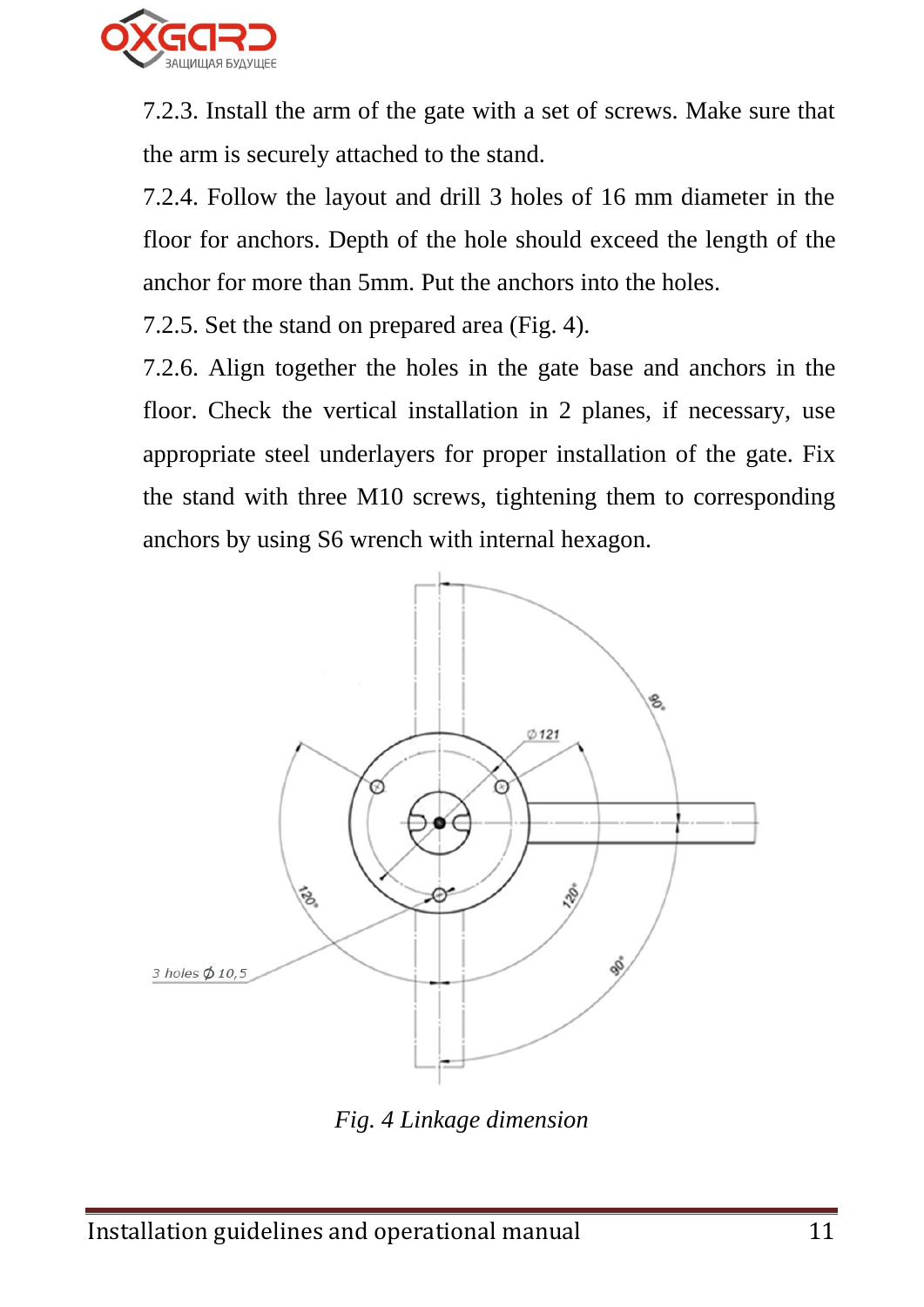

#### <span id="page-11-0"></span>**8. Operation of swing gate**

Spring return gate provides one-way passage only. After the passage is performed the spring mechanism returns arm to its original (blocking) position. Arm does not open in the opposite direction.

The direction of movement is indicated by arrow sign. Interdiction of passage indicated by a stop sign.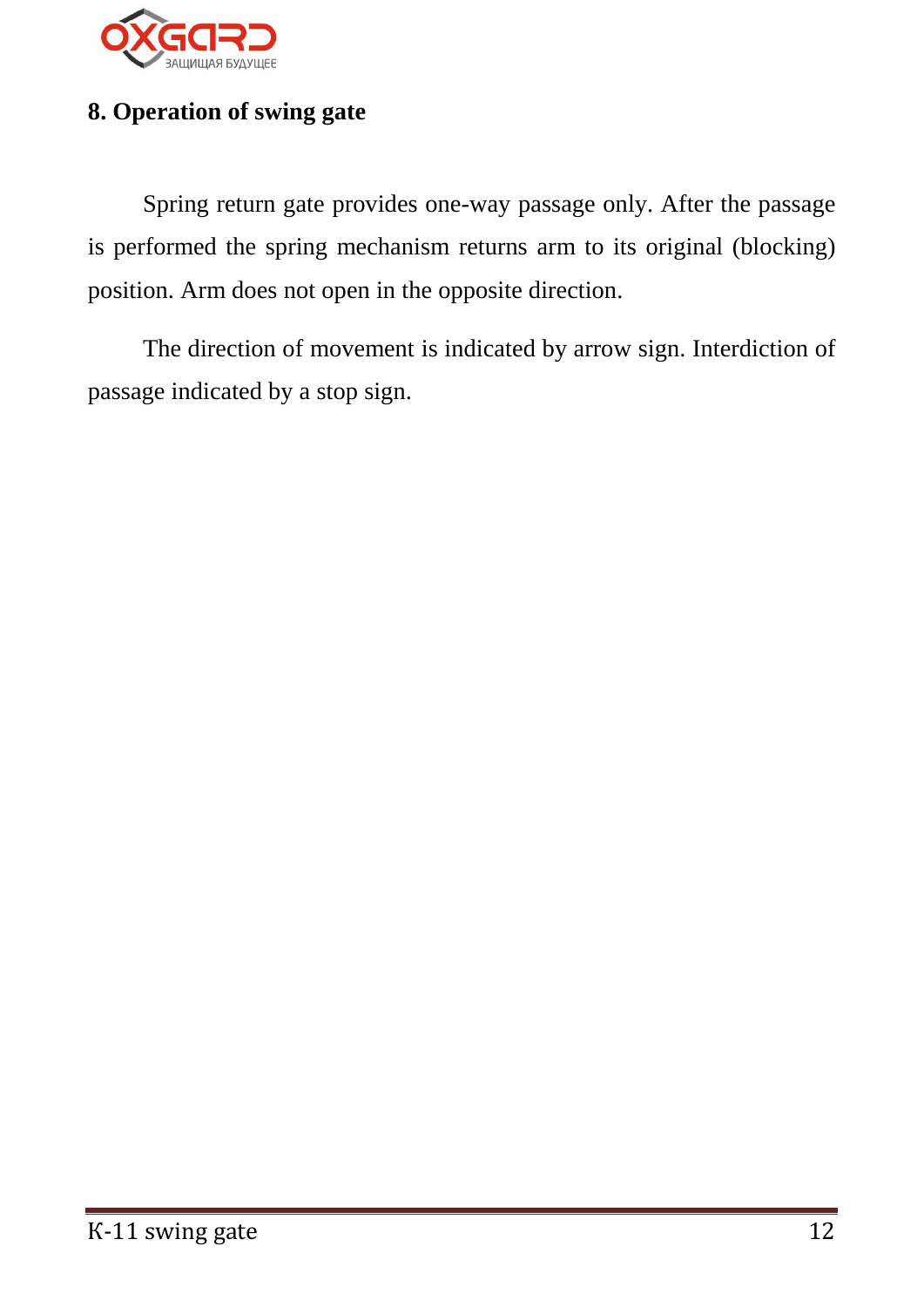